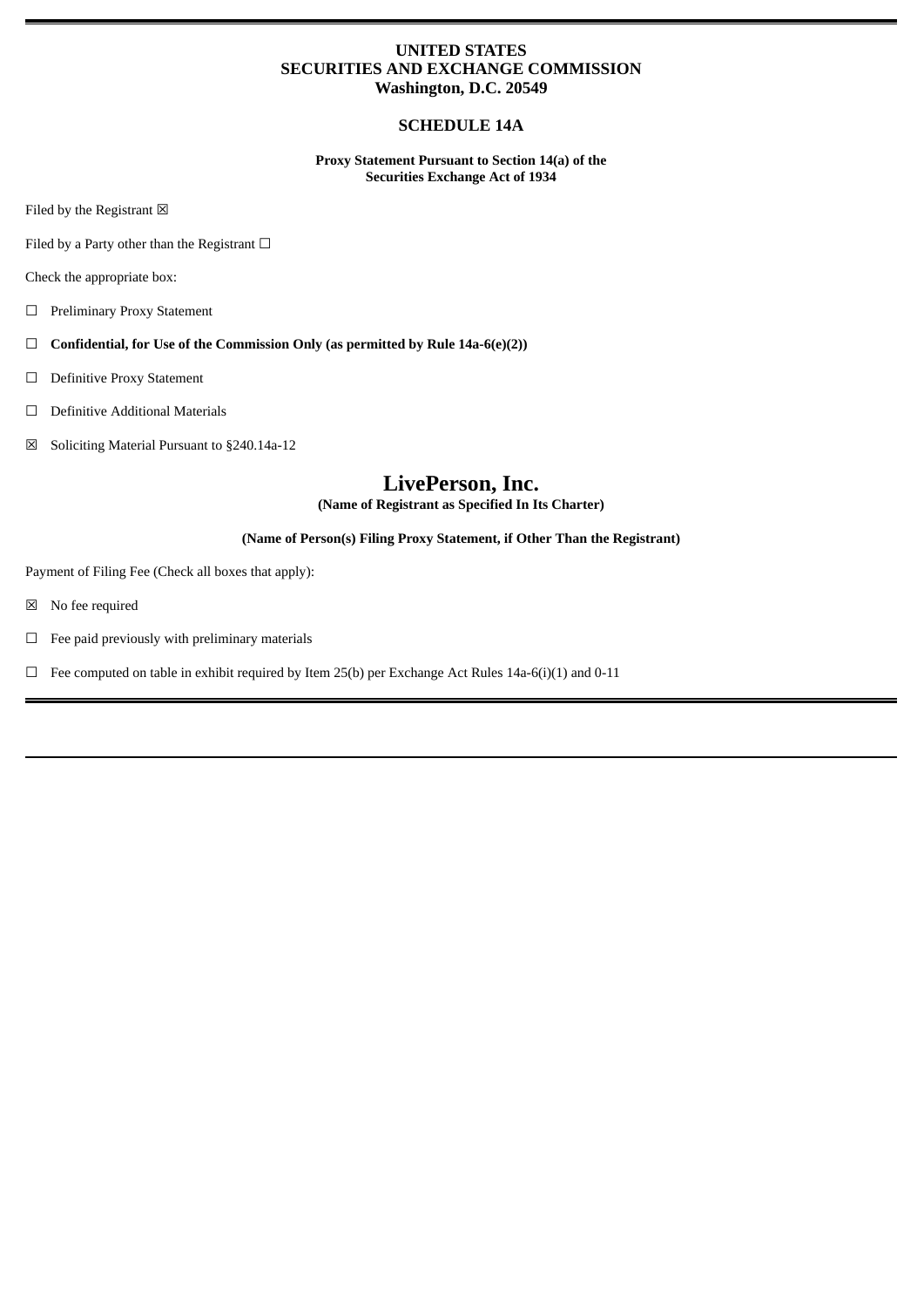On June 2, 2022, LivePerson, Inc. issued a press release relating to its engagement with Starboard Value LP. A copy of the press release can be found below.

#### **LivePerson Sets the Record Straight on its Engagement with Starboard and Starboard's Proposed Directors**

NEW YORK, June 2, 2022 /PRNewswire/ -- LivePerson, Inc. (NASDAQ: LPSN) ("LivePerson" or the "Company"), a global leader in conversational AI, today issued the following statement in response to the letter issued by Starboard Value LP ("Starboard"):

LivePerson welcomes input from all shareholders. Since Starboard first disclosed its investment in the Company in late February 2022, members of the LivePerson Board and management team have constructively engaged with Starboard on an ongoing basis in an effort to better understand its views, and with a goal to serve the best interests of all shareholders.

Our Board and leadership have a long history of thoughtfully implementing change to serve the best interests of the Company and its shareholders. Our strong track record of purposefully evolving our business has enabled us to maintain long-term market leadership in the highly dynamic space of digital consumer experience. This same commitment underpins our award-winning innovation and corporate culture, which have earned us recent recognitions as one of *Inc.'s* Best-Led Companies, *Newsweek*'s Most Loved Workplaces, *Built In*'s Best Places To Work, and *Fast Company*'s #1 Most Innovative AI Company in the World, together with numerous other prestigious technology industry recognitions.

In keeping with LivePerson's longstanding commitment to sustainable innovation and business evolution, the Board has been engaged in an ongoing process to consider new independent director candidates who enhance the skill sets of our Board to oversee the Company's long-term strategy and expand our Board's diversity. Our newest director, Ernest Cu, who serves as the CEO of a leading telecommunications company, was appointed in mid-2021 as part of this ongoing refreshment process of our seven-person Board.

Consistent with our Board refreshment process and further to our good-faith engagement with Starboard, we have committed to Starboard that we would include its nominees in the process, and we have repeatedly requested to interview them. Identifying and recommending new members for LivePerson's Board is a process we take seriously. To fulfill our fiduciary duties, we must meet with board candidates to understand what skills, expertise, commitment and contributions an individual might bring to the Board and the Company. Despite these good faith requests over the course of many discussions, Starboard has declined to allow us access to their nominees, indicating that we must first agree in advance to add Starboard candidates to our Board. This precondition has hindered progress, preventing the LivePerson Board from evaluating Starboard's nominees to ensure that the Board has the best mix of skill sets and experience to oversee the Company's long-term strategy and delivery of value to shareholders.

Starboard first informed us of both its presence as a new shareholder, and of its director nominations at the end of February 2022, on the latest possible date in LivePerson's nomination window. Starboard's last-minute notice of its nominees, coupled with Starboard's posture on hindering our Board's ability to interview its proposed Board candidates, have impacted the timing of our 2022 Annual Meeting relative to last year's meeting date.

Regardless of how Starboard may misrepresent the facts to suit its narrative, LivePerson remains committed to engaging in constructive dialogue with Starboard, and we are guided first and foremost by our focus on serving the best interests of all shareholders.

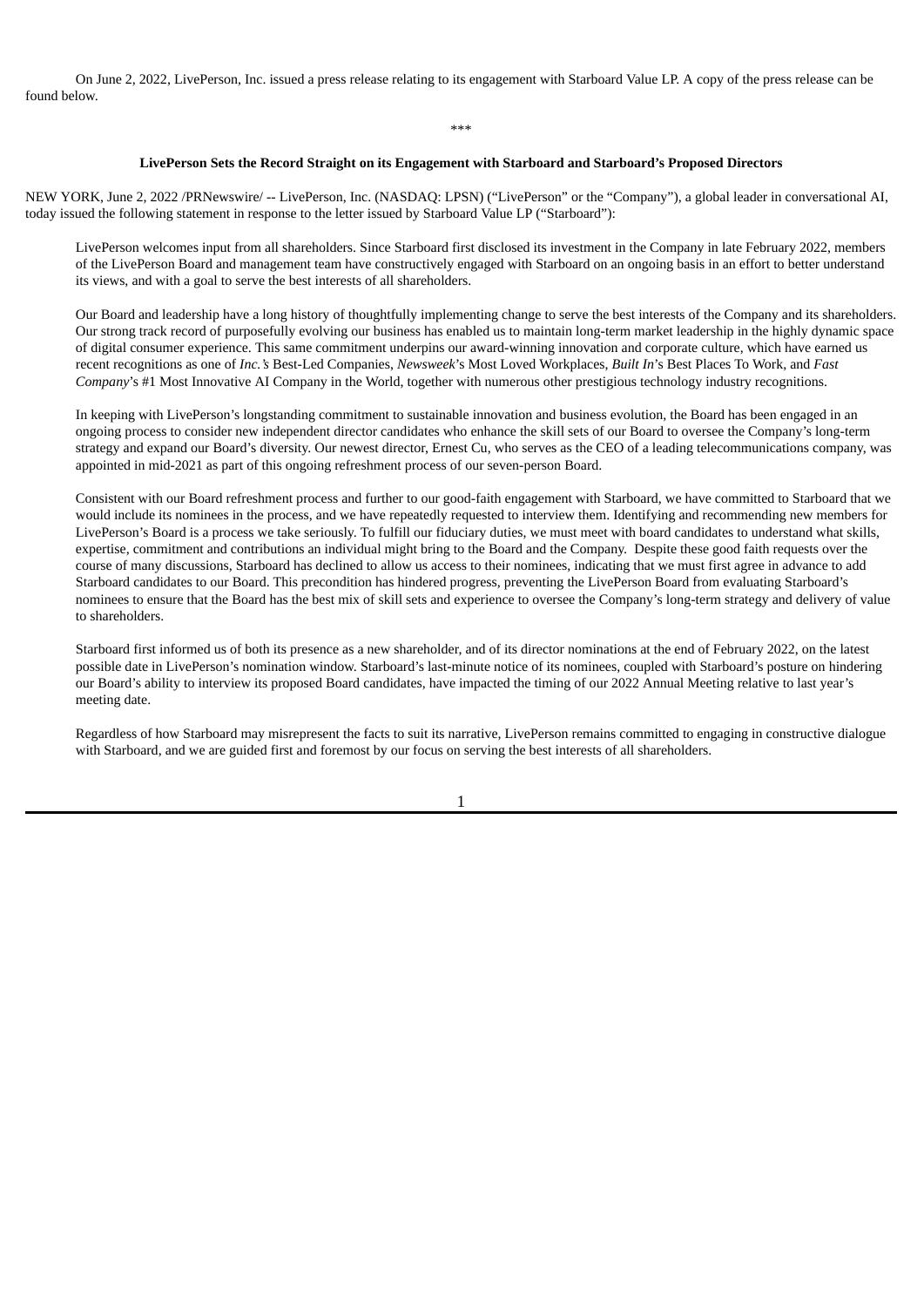The Board will present its recommendations regarding director nominees for election at the Company's 2022 Annual Meeting in the Company's definitive proxy statement, accompanying GOLD proxy card and other relevant documents to be filed with the SEC.

### **About LivePerson**

LivePerson (NASDAQ: LPSN) is a leading Conversational AI company creating digital experiences that are Curiously Human. Every person is unique, and our technology makes it possible for companies to treat their audiences that way at scale. Our customers, including leading brands like HSBC, Orange, and GM Financial, can now meet consumers where they are across social media, messaging, email, voice, and more. Nearly a billion conversational interactions are powered by our Conversational Cloud each month. Out of that comes a uniquely rich data set for AI for brands to build connections that are anything but artificial. Fast Company named us the #1 Most Innovative AI Company in the world. To talk with us or our Conversational AI, please visit liveperson.com.

### **Forward-Looking Statements**

Statements in this press release regarding LivePerson that are not historical facts are forward-looking statements and are subject to risks and uncertainties that could cause actual future events or results to differ materially from such statements. Any such forward-looking statements, including but not limited to financial guidance, are made pursuant to the safe harbor provisions of the Private Securities Litigation Reform Act of 1995. It is routine for our internal projections and expectations to change as the quarter and year progress, and therefore it should be clearly understood that the internal projections and beliefs upon which we base our expectations may change. Although these expectations may change, we are under no obligation to inform you if they do. Some of the factors that could cause actual results to differ materially from the forward-looking statements contained herein include, without limitation: major public health issues, and specifically the pandemic caused by the spread of COVID-19, and their effects on the U.S. and global markets; our ability to retain key personnel, attract new personnel and to manage staff attrition; strain on our personnel resources and infrastructure from supporting our existing and growing customer base; the ability to successfully integrate past or potential future acquisitions; our ability to secure additional financing to execute our business strategy; delays in our implementation cycles; payment-related risks; potential fluctuations in our quarterly revenue and operating results; limitations on the effectiveness of our controls; non-payment or late payment of amounts due to us from a significant number of customers; volatility in the capital markets; recognition of revenue from subscriptions; customer retention and engagement; the migration of existing customers to our new platform; our ability to attract new customers and new consumer users of our consumer services; our ability to develop and maintain successful relationships with social media and other third-party consumer messaging platforms and endpoints; the highly competitive markets in which we operate; general economic conditions; privacy concerns relating to the Internet that could result in new legislation or negative public perception; new regulatory or other legal requirements that could materially impact our business; governmental export controls and economic sanctions; industry-specific regulation and unfavorable industry-specific laws, regulations or interpretive positions; future regulation of the Internet or mobile devices; greater than anticipated income, non-income and transactional tax liabilities; failures or security breaches in our services, those of our third party providers, or in the websites of our customers; regulation or possible misappropriation of personal information belonging to our customers' Internet users; technology systems beyond our control and technology-related defects that could disrupt the LivePerson services; our dependence on the continued viability of the Internet; our ability to protect our intellectual property rights or potential infringement of the intellectual property rights of third parties; the use of AI in our product offerings; the presence of, and difficulty in correcting, errors, failures or "bugs" in our products; our ability to license necessary third party software for use in our products and services, and our ability to successfully integrate third party software; potential adverse impact due to foreign currency and cryptocurrency exchange rate fluctuations; additional regulatory requirements, tax liabilities, currency exchange rate fluctuations and other risks as we expand internationally, as we expand into new offerings including AI-assisted healthcare and/or as we expand into direct-to-consumer services; risks related to our operations in Israel and Ukraine, and the civil and political unrest and potential for armed conflict in those regions; potential failure to meeting service level commitments to certain customers; legal liability and/or negative publicity for the services provided to consumers via our technology platforms; technological or other defects that could disrupt or negatively impact our services; our ability to maintain our reputation; our lengthy sales cycles; changes in accounting principles generally accepted in the United States; natural catastrophic events and interruption to our business by man-made problems; potential limitations on our ability to use net operating losses to offset future taxable income; risks related to our common stock being traded on more than one securities exchange; and other factors described in the "Risk Factors" section of the Company's Annual Report on Form 10-K for the year ended December 31, 2021, filed with the SEC on February 28, 2022. This list is intended to identify only certain of the principal factors that could cause actual results to differ from those discussed in the forward-looking statements. Readers are referred to the Company's reports and documents filed from time to time by us with the Securities and 6 Exchange Commission for a discussion of these and other important factors that could cause actual results to differ from those discussed in forward-looking statements. This announcement is not, and is not intended to be, an offer or sale of tokens or securities.